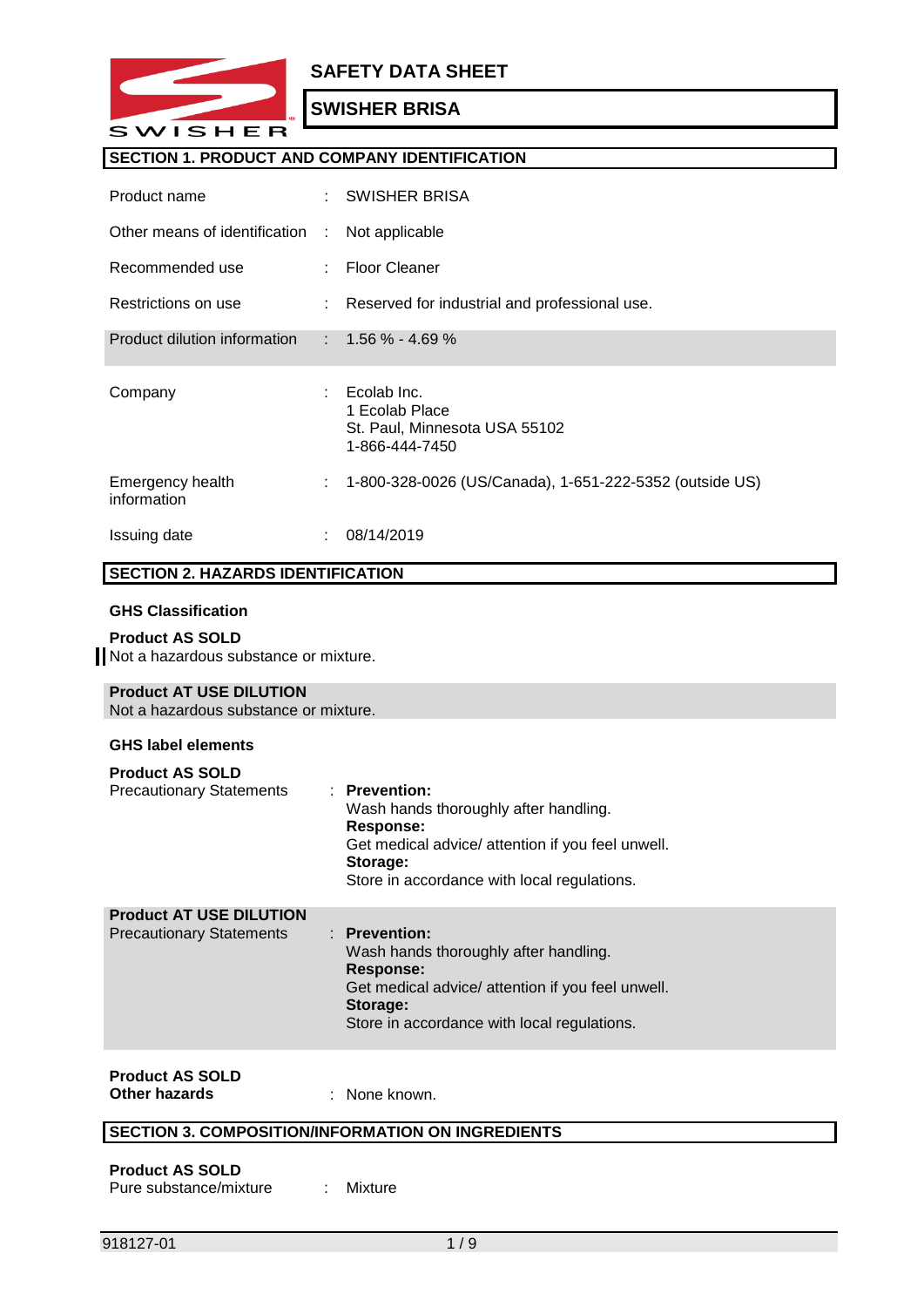**Chemical name CAS-No. CAS-No. CONCENTENT CONCENTENT (%)**<br> **N**-Propoxypropanol **CONCENT CONCENT 1569-01-3** 1-5 N-Propoxypropanol

## **Product AT USE DILUTION**

No hazardous ingredients

## **SECTION 4. FIRST AID MEASURES**

| <b>Product AS SOLD</b>                                            |                                                                                   |  |
|-------------------------------------------------------------------|-----------------------------------------------------------------------------------|--|
| In case of eye contact                                            | : Rinse with plenty of water.                                                     |  |
| In case of skin contact                                           | : Rinse with plenty of water.                                                     |  |
| If swallowed                                                      | : Rinse mouth. Get medical attention if symptoms occur.                           |  |
| If inhaled                                                        | : Get medical attention if symptoms occur.                                        |  |
| Protection of first-aiders                                        | : No special precautions are necessary for first aid responders.                  |  |
| Notes to physician                                                | : No specific measures identified.                                                |  |
| Most important symptoms<br>and effects, both acute and<br>delayed | : See Section 11 for more detailed information on health effects and<br>symptoms. |  |
| <b>Product AT USE DILUTION</b>                                    |                                                                                   |  |
| In case of eye contact                                            | : Rinse with plenty of water.                                                     |  |
| In case of skin contact                                           | : Rinse with plenty of water.                                                     |  |
| If swallowed                                                      | : Rinse mouth. Get medical attention if symptoms occur.                           |  |
| If inhaled                                                        | : Get medical attention if symptoms occur.                                        |  |

### **SECTION 5. FIRE-FIGHTING MEASURES**

#### **Product AS SOLD**

| Suitable extinguishing media                      | : Use extinguishing measures that are appropriate to local<br>circumstances and the surrounding environment.           |
|---------------------------------------------------|------------------------------------------------------------------------------------------------------------------------|
| Unsuitable extinguishing<br>media                 | : None known.                                                                                                          |
| Specific hazards during fire<br>fighting          | : Not flammable or combustible.                                                                                        |
| Hazardous combustion<br>products                  | : Decomposition products may include the following materials:<br>Carbon oxides                                         |
| Special protective equipment<br>for fire-fighters | : Use personal protective equipment.                                                                                   |
| Specific extinguishing<br>methods                 | : Fire residues and contaminated fire extinguishing water must be<br>disposed of in accordance with local regulations. |

## **SECTION 6. ACCIDENTAL RELEASE MEASURES**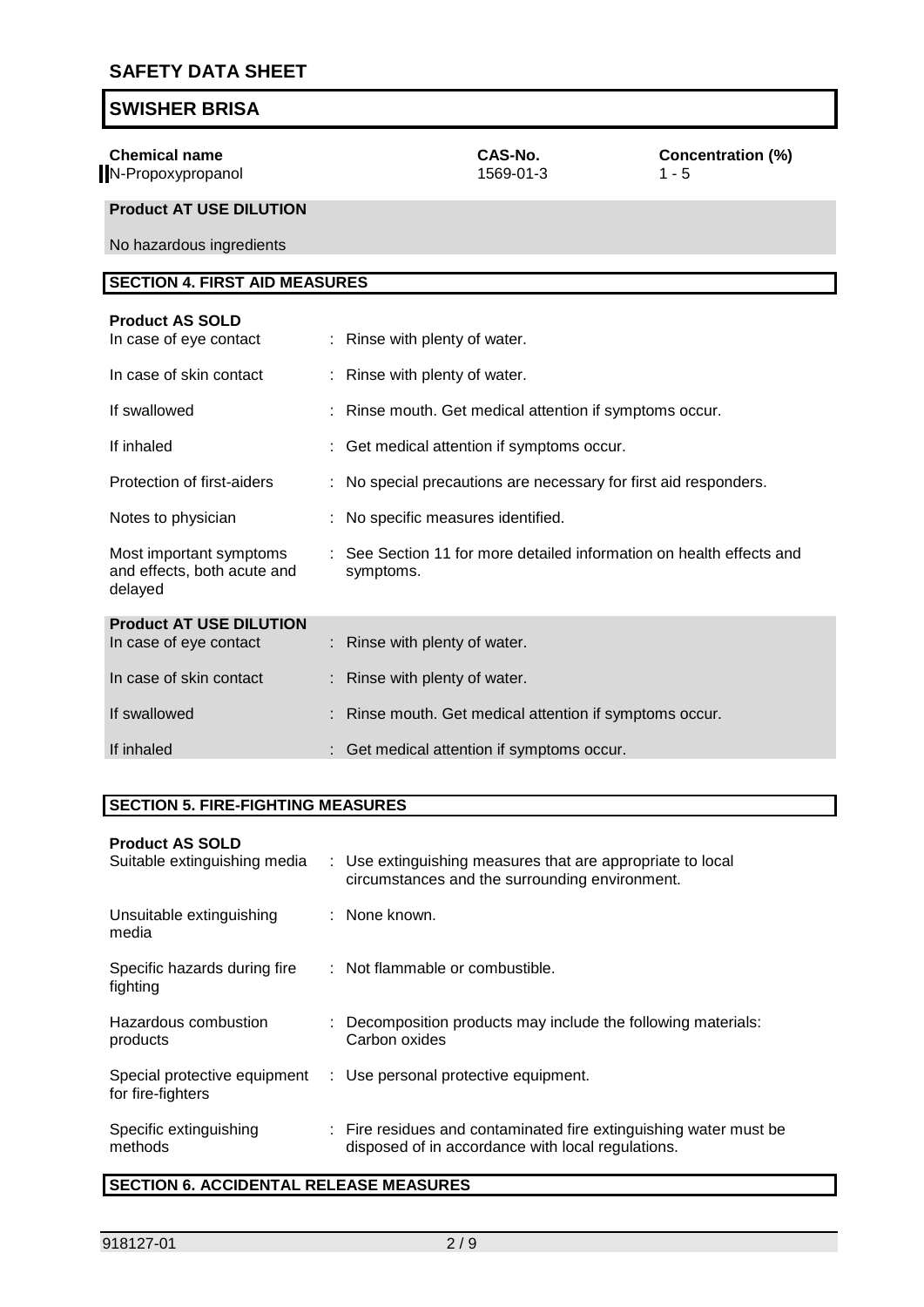| <b>Product AS SOLD</b><br>Personal precautions,<br>protective equipment and<br>emergency procedures         |                                                                                                                                                                                                                                                                                                                                                                                               | : Refer to protective measures listed in sections 7 and 8.                                                                                                                                                                                                                                                                                                                                    |  |
|-------------------------------------------------------------------------------------------------------------|-----------------------------------------------------------------------------------------------------------------------------------------------------------------------------------------------------------------------------------------------------------------------------------------------------------------------------------------------------------------------------------------------|-----------------------------------------------------------------------------------------------------------------------------------------------------------------------------------------------------------------------------------------------------------------------------------------------------------------------------------------------------------------------------------------------|--|
| Environmental precautions                                                                                   |                                                                                                                                                                                                                                                                                                                                                                                               | : No special environmental precautions required.                                                                                                                                                                                                                                                                                                                                              |  |
| Methods and materials for<br>containment and cleaning up                                                    |                                                                                                                                                                                                                                                                                                                                                                                               | Stop leak if safe to do so. Contain spillage, and then collect with non-<br>combustible absorbent material, (e.g. sand, earth, diatomaceous<br>earth, vermiculite) and place in container for disposal according to<br>local / national regulations (see section 13). For large spills, dike<br>spilled material or otherwise contain material to ensure runoff does not<br>reach a waterway. |  |
| <b>Product AT USE DILUTION</b><br>Personal precautions,<br>protective equipment and<br>emergency procedures | Refer to protective measures listed in sections 7 and 8.                                                                                                                                                                                                                                                                                                                                      |                                                                                                                                                                                                                                                                                                                                                                                               |  |
| Environmental precautions                                                                                   |                                                                                                                                                                                                                                                                                                                                                                                               | : No special environmental precautions required.                                                                                                                                                                                                                                                                                                                                              |  |
| Methods and materials for<br>containment and cleaning up                                                    | Stop leak if safe to do so. Contain spillage, and then collect with non-<br>combustible absorbent material, (e.g. sand, earth, diatomaceous<br>earth, vermiculite) and place in container for disposal according to<br>local / national regulations (see section 13). For large spills, dike<br>spilled material or otherwise contain material to ensure runoff does not<br>reach a waterway. |                                                                                                                                                                                                                                                                                                                                                                                               |  |

#### **SECTION 7. HANDLING AND STORAGE**

#### **Product AS SOLD**

| Advice on safe handling                                   | : Wash hands after handling. In case of mechanical malfunction, or if in<br>contact with unknown dilution of product, wear full Personal Protective<br>Equipment (PPE). For personal protection see section 8. |  |
|-----------------------------------------------------------|----------------------------------------------------------------------------------------------------------------------------------------------------------------------------------------------------------------|--|
| Conditions for safe storage                               | : Keep out of reach of children. Store in suitable labeled containers.                                                                                                                                         |  |
| Storage temperature                                       | : $0^{\circ}$ C to 50 $^{\circ}$ C                                                                                                                                                                             |  |
| <b>Product AT USE DILUTION</b><br>Advice on safe handling | : Wash hands after handling. In case of mechanical malfunction, or if in<br>contact with unknown dilution of product, wear full Personal Protective<br>Equipment (PPE). For personal protection see section 8. |  |
| Conditions for safe storage                               | : Keep out of reach of children. Store in suitable labeled containers.                                                                                                                                         |  |

#### **SECTION 8. EXPOSURE CONTROLS/PERSONAL PROTECTION**

#### **Product AS SOLD Ingredients with workplace control parameters**

Contains no substances with occupational exposure limit values.

| Engineering measures | : Good general ventilation should be sufficient to control worker<br>exposure to airborne contaminants. |
|----------------------|---------------------------------------------------------------------------------------------------------|
|                      |                                                                                                         |

#### **Personal protective equipment**

| Eye protection |  | : No special protective equipment required. |  |  |  |
|----------------|--|---------------------------------------------|--|--|--|
|----------------|--|---------------------------------------------|--|--|--|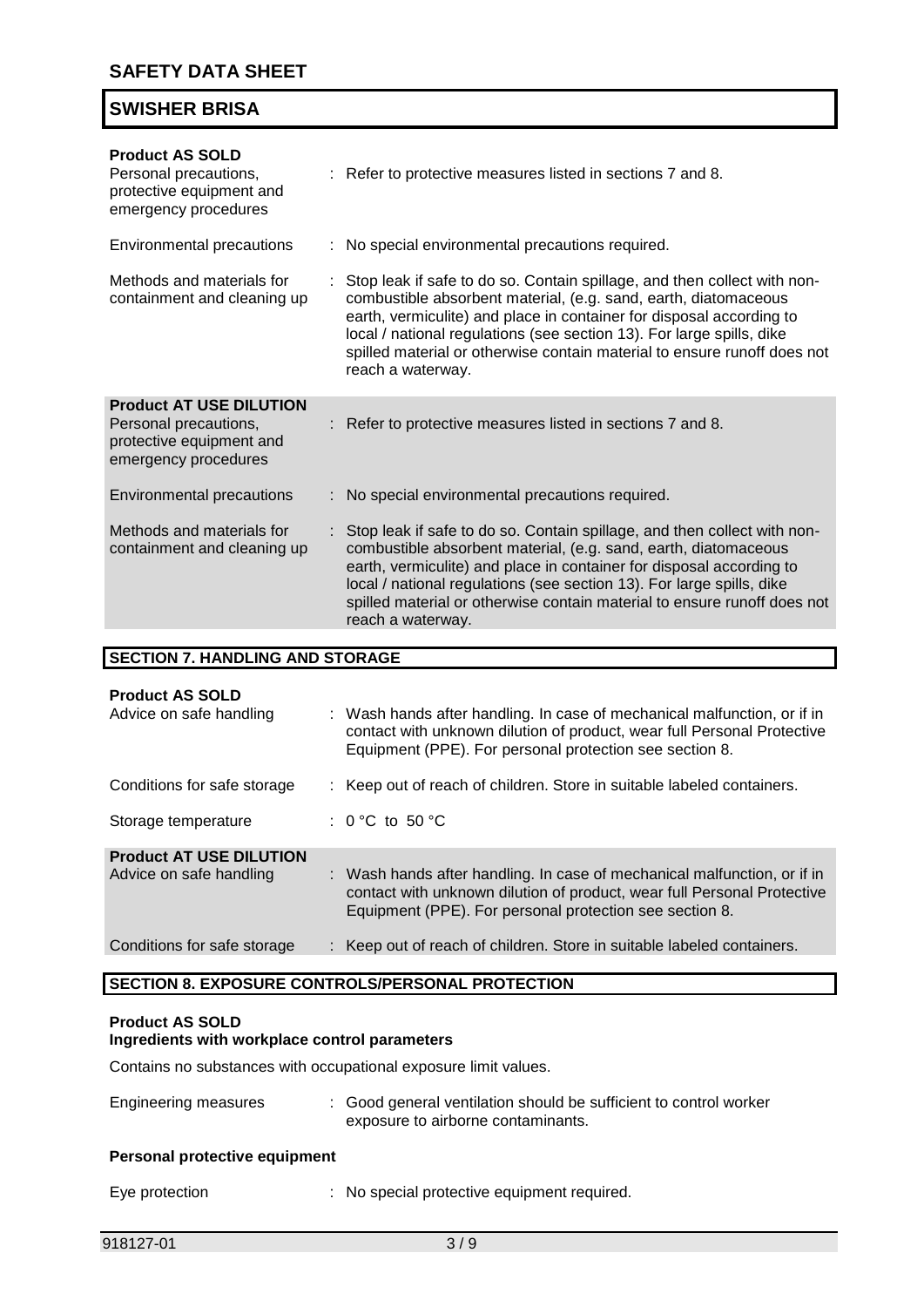| Hand protection                |  | : No special protective equipment required.                                                             |  |
|--------------------------------|--|---------------------------------------------------------------------------------------------------------|--|
| Skin protection                |  | : No special protective equipment required.                                                             |  |
| Respiratory protection         |  | : No personal respiratory protective equipment normally required.                                       |  |
| Hygiene measures               |  | : Wash hands before breaks and immediately after handling the<br>product.                               |  |
| <b>Product AT USE DILUTION</b> |  |                                                                                                         |  |
| Engineering measures           |  | : Good general ventilation should be sufficient to control worker<br>exposure to airborne contaminants. |  |
| Personal protective equipment  |  |                                                                                                         |  |
| Eye protection                 |  | : No special protective equipment required.                                                             |  |
| Hand protection                |  | : No special protective equipment required.                                                             |  |
| Skin protection                |  | : No special protective equipment required.                                                             |  |
| Respiratory protection         |  | : No personal respiratory protective equipment normally required.                                       |  |

## **SECTION 9. PHYSICAL AND CHEMICAL PROPERTIES**

**Product AS SOLD Product AT USE DILUTION**

| Appearance                                 | liquid                  | liquid    |
|--------------------------------------------|-------------------------|-----------|
| Color                                      | clear, violet           | colorless |
| Odor                                       | Floral                  | Floral    |
| рH                                         | $6.5 - 8.5$ , $(100\%)$ |           |
| Flash point                                | Not applicable          |           |
| <b>Odor Threshold</b>                      | No data available       |           |
| Melting point/freezing point               | No data available       |           |
| Initial boiling point and<br>boiling range | No data available       |           |
| Evaporation rate                           | No data available       |           |
| Flammability (solid, gas)                  | No data available       |           |
| Upper explosion limit                      | No data available       |           |
| Lower explosion limit                      | No data available       |           |
| Vapor pressure                             | No data available       |           |
| Relative vapor density                     | No data available       |           |
| Relative density                           | No data available       |           |
| Water solubility                           | No data available       |           |
| Solubility in other solvents               | No data available       |           |
| Partition coefficient: n-<br>octanol/water | No data available       |           |
| Autoignition temperature                   | No data available       |           |
| Thermal decomposition                      | No data available       |           |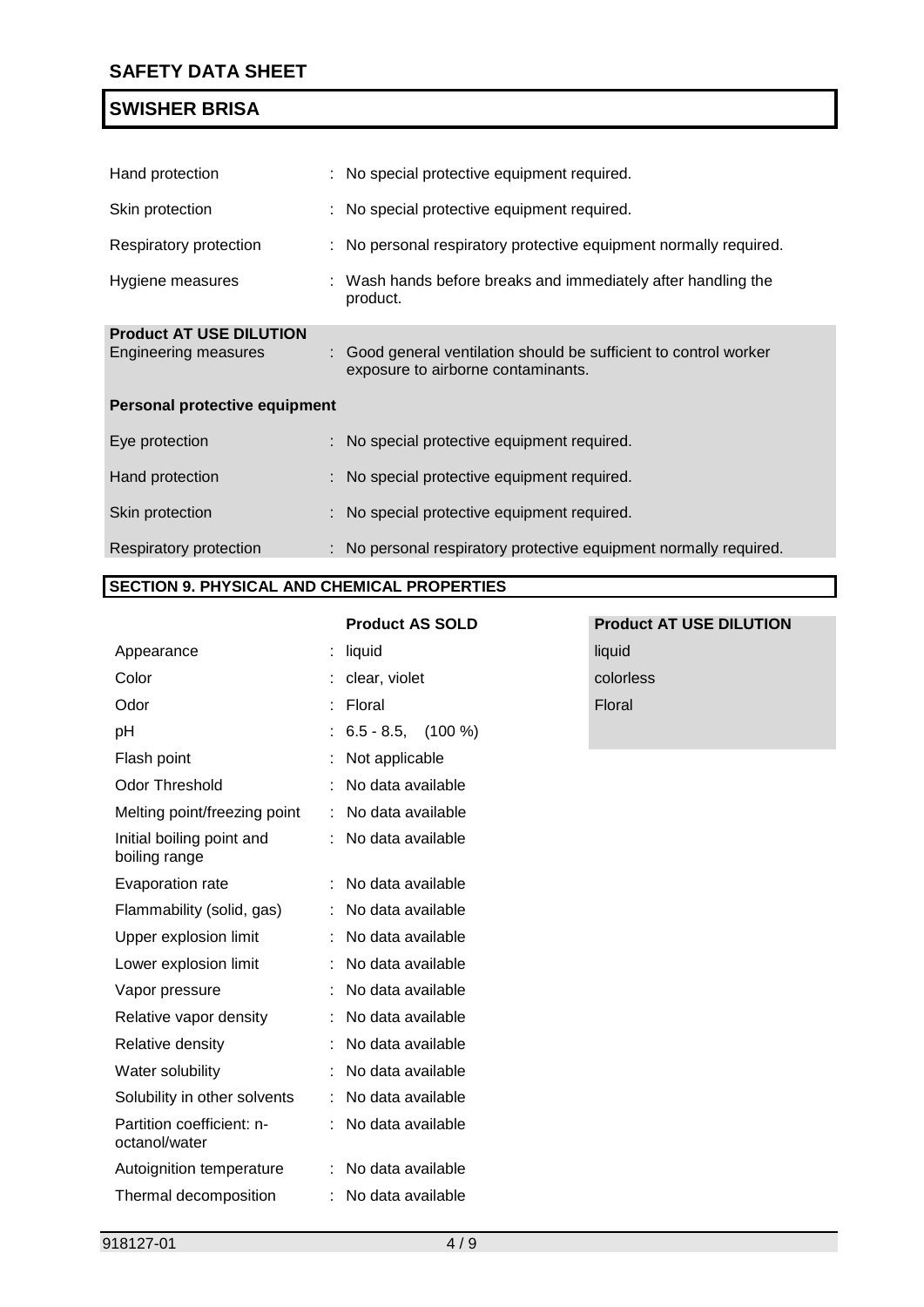| Viscosity, kinematic        | : No data available |
|-----------------------------|---------------------|
| <b>Explosive properties</b> | : No data available |
| Oxidizing properties        | : No data available |
| Molecular weight            | : No data available |
| VOC.                        | : No data available |
|                             |                     |

### **SECTION 10. STABILITY AND REACTIVITY**

| <b>Product AS SOLD</b><br>Reactivity  | : No dangerous reaction known under conditions of normal use.                                   |
|---------------------------------------|-------------------------------------------------------------------------------------------------|
| Chemical stability                    | : Stable under normal conditions.                                                               |
| Possibility of hazardous<br>reactions | : No dangerous reaction known under conditions of normal use.                                   |
| Conditions to avoid                   | $\therefore$ None known.                                                                        |
| Incompatible materials                | : None known.                                                                                   |
| Hazardous decomposition<br>products   | : In case of fire hazardous decomposition products may be produced<br>such as:<br>Carbon oxides |

## **SECTION 11. TOXICOLOGICAL INFORMATION**

|          | Information on likely routes of : Inhalation, Eye contact, Skin contact |
|----------|-------------------------------------------------------------------------|
| exposure |                                                                         |

#### **Potential Health Effects**

| <b>Product AS SOLD</b><br>Eyes         | : Health injuries are not known or expected under normal use. |
|----------------------------------------|---------------------------------------------------------------|
| <b>Skin</b>                            | : Health injuries are not known or expected under normal use. |
| Ingestion                              | : Health injuries are not known or expected under normal use. |
| Inhalation                             | : Health injuries are not known or expected under normal use. |
| Chronic Exposure                       | : Health injuries are not known or expected under normal use. |
| <b>Product AT USE DILUTION</b><br>Eyes | : Health injuries are not known or expected under normal use. |
|                                        |                                                               |
| <b>Skin</b>                            | : Health injuries are not known or expected under normal use. |
| Ingestion                              | : Health injuries are not known or expected under normal use. |
| Inhalation                             | : Health injuries are not known or expected under normal use. |
| <b>Chronic Exposure</b>                | : Health injuries are not known or expected under normal use. |

#### **Experience with human exposure**

| <b>Product AS SOLD</b> |                                  |
|------------------------|----------------------------------|
| Eye contact            | : No symptoms known or expected. |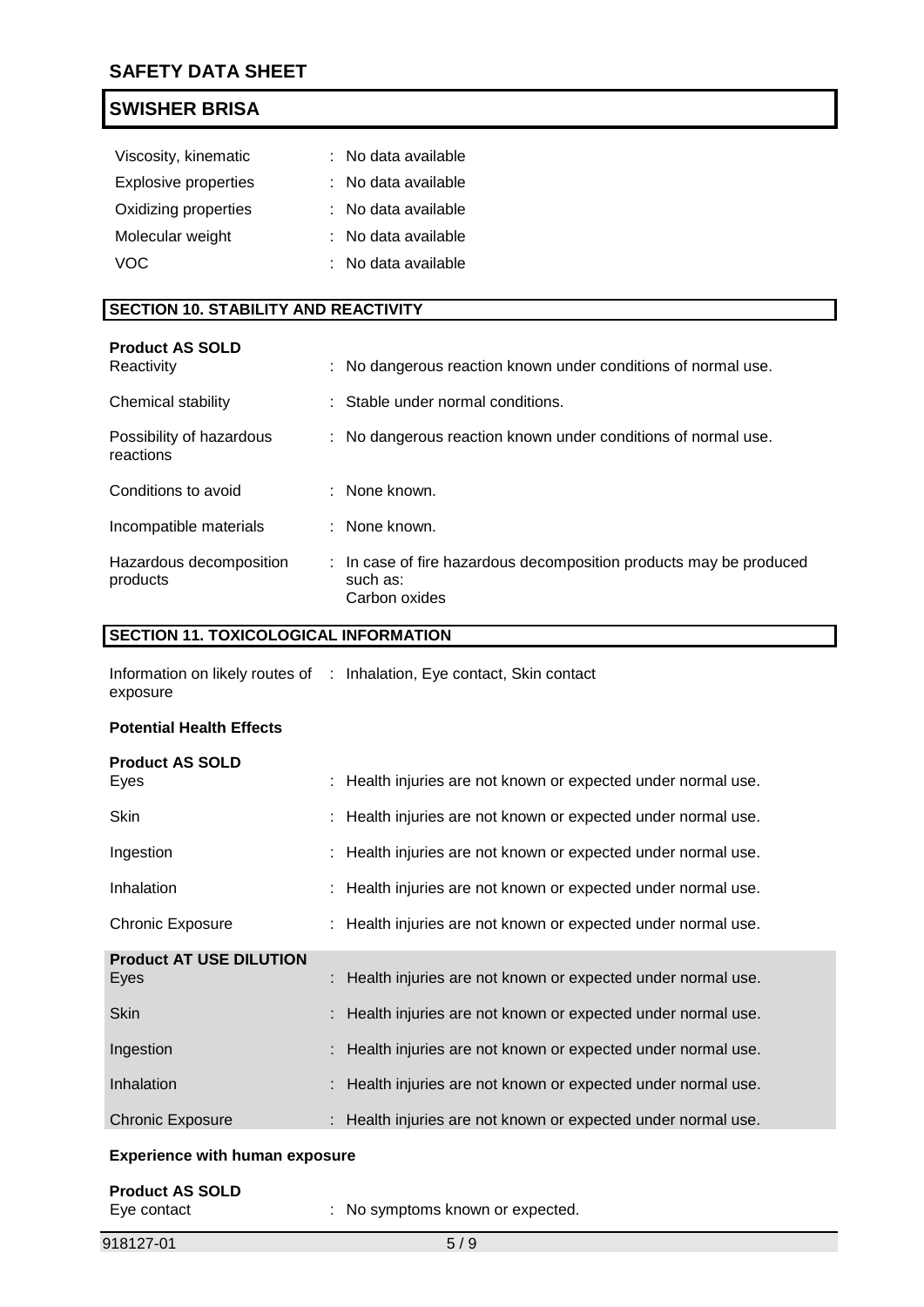| Skin contact                                  | : No symptoms known or expected. |
|-----------------------------------------------|----------------------------------|
| Ingestion                                     | : No symptoms known or expected. |
| Inhalation                                    | : No symptoms known or expected. |
| <b>Product AT USE DILUTION</b><br>Eye contact | : No symptoms known or expected. |
| Skin contact                                  | : No symptoms known or expected. |
| Ingestion                                     | : No symptoms known or expected. |
| Inhalation                                    | : No symptoms known or expected. |

#### **Toxicity**

| <b>Product AS SOLD</b><br><b>Product</b> |                                                                             |
|------------------------------------------|-----------------------------------------------------------------------------|
| Acute oral toxicity                      | Acute toxicity estimate : $> 5,000$ mg/kg                                   |
| Acute inhalation toxicity                | No data available                                                           |
| Acute dermal toxicity                    | Acute toxicity estimate : $> 5,000$ mg/kg                                   |
| Skin corrosion/irritation                | No data available                                                           |
| Serious eye damage/eye<br>irritation     | No data available                                                           |
| Respiratory or skin<br>sensitization     | No data available                                                           |
| Carcinogenicity                          | No data available                                                           |
| Reproductive effects                     | No data available                                                           |
| Germ cell mutagenicity                   | No data available                                                           |
| Teratogenicity                           | No data available                                                           |
| STOT-single exposure                     | No data available                                                           |
| STOT-repeated exposure                   | No data available                                                           |
| Aspiration toxicity                      | No data available                                                           |
| <b>Components</b>                        |                                                                             |
| Acute inhalation toxicity                | : N-Propoxypropanol<br>4 h LC50 Rat: > 10.21 mg/l<br>Test atmosphere: vapor |

## **SECTION 12. ECOLOGICAL INFORMATION**

#### **Product AS SOLD Ecotoxicity**

| <b>Environmental Effects</b>  | $:$ Toxic to aquatic life. |
|-------------------------------|----------------------------|
| <b>Product</b>                |                            |
| Toxicity to fish              | : No data available        |
| Toxicity to daphnia and other | $:$ No data available      |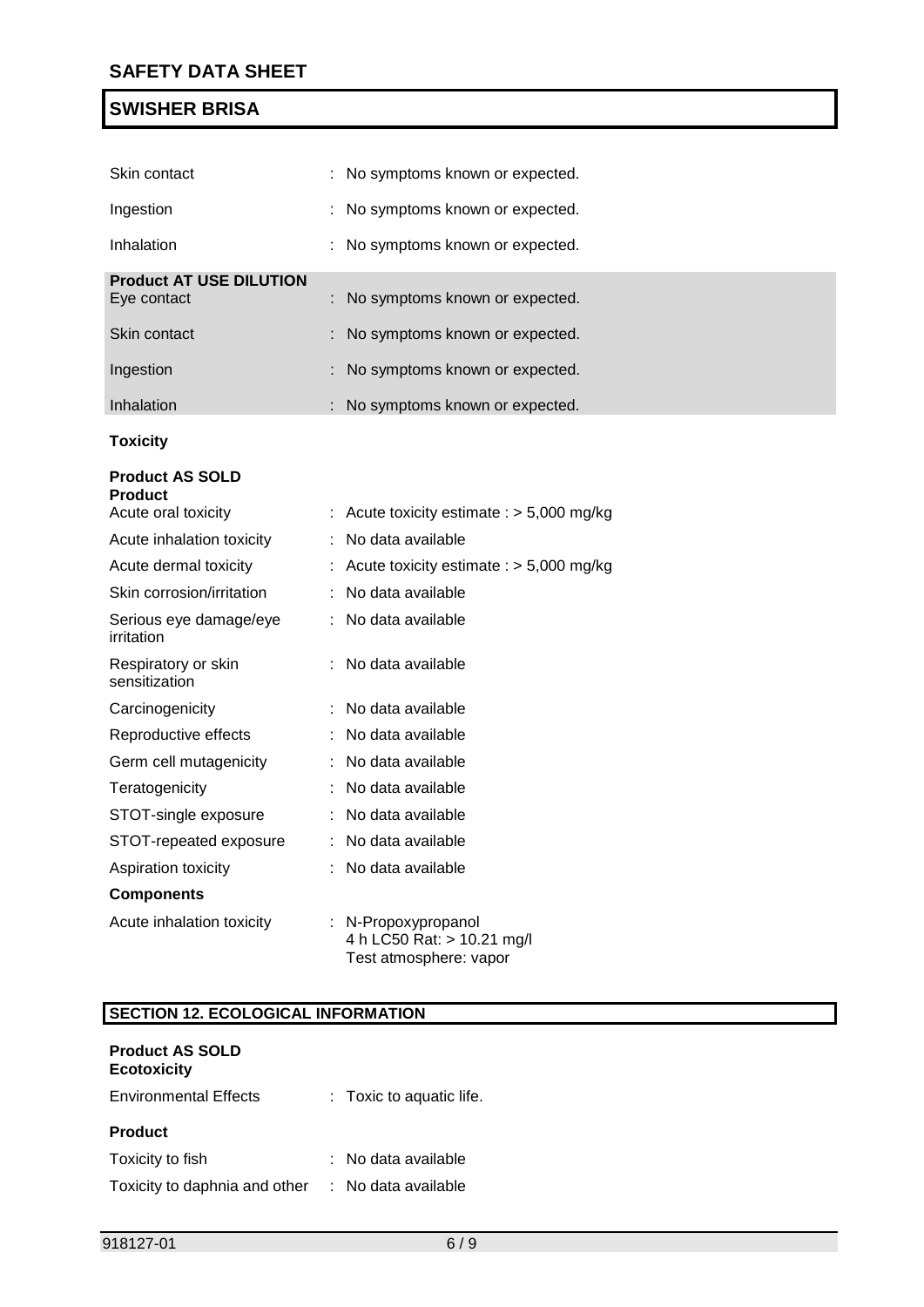| aquatic invertebrates |                                                   |
|-----------------------|---------------------------------------------------|
| Toxicity to algae     | : No data available                               |
| <b>Components</b>     |                                                   |
| Toxicity to fish      | : N-Propoxypropanol<br>96 h LC50 Fish: > 100 mg/l |

#### **Persistence and degradability**

#### **Product AS SOLD** Readily biodegradable.

**Product AT USE DILUTION** Readily biodegradable.

#### **Bioaccumulative potential**

No data available

#### **Mobility in soil**

No data available

#### **Other adverse effects**

No data available

#### **SECTION 13. DISPOSAL CONSIDERATIONS**

## **Product AS SOLD**

| 1100000 AS SOLD                |                                                                                                                                                                                                                                                                                                              |
|--------------------------------|--------------------------------------------------------------------------------------------------------------------------------------------------------------------------------------------------------------------------------------------------------------------------------------------------------------|
| Disposal methods               | : Do not contaminate ponds, waterways or ditches with chemical or<br>used container. Where possible recycling is preferred to disposal or<br>incineration. If recycling is not practicable, dispose of in compliance<br>with local regulations. Dispose of wastes in an approved waste<br>disposal facility. |
| Disposal considerations        | : Dispose of as unused product. Empty containers should be taken to<br>an approved waste handling site for recycling or disposal. Do not re-<br>use empty containers. Dispose of in accordance with local, state, and<br>federal regulations.                                                                |
| <b>Product AT USE DILUTION</b> |                                                                                                                                                                                                                                                                                                              |
| Disposal methods               | : Diluted product can be flushed to sanitary sewer.                                                                                                                                                                                                                                                          |
| Disposal considerations        | : Dispose of in accordance with local, state, and federal regulations.                                                                                                                                                                                                                                       |
|                                |                                                                                                                                                                                                                                                                                                              |

#### **SECTION 14. TRANSPORT INFORMATION**

#### **Product AS SOLD**

The shipper/consignor/sender is responsible to ensure that the packaging, labeling, and markings are in compliance with the selected mode of transport.

#### **Land transport (DOT)**

Not dangerous goods

#### **Sea transport (IMDG/IMO)**

Not dangerous goods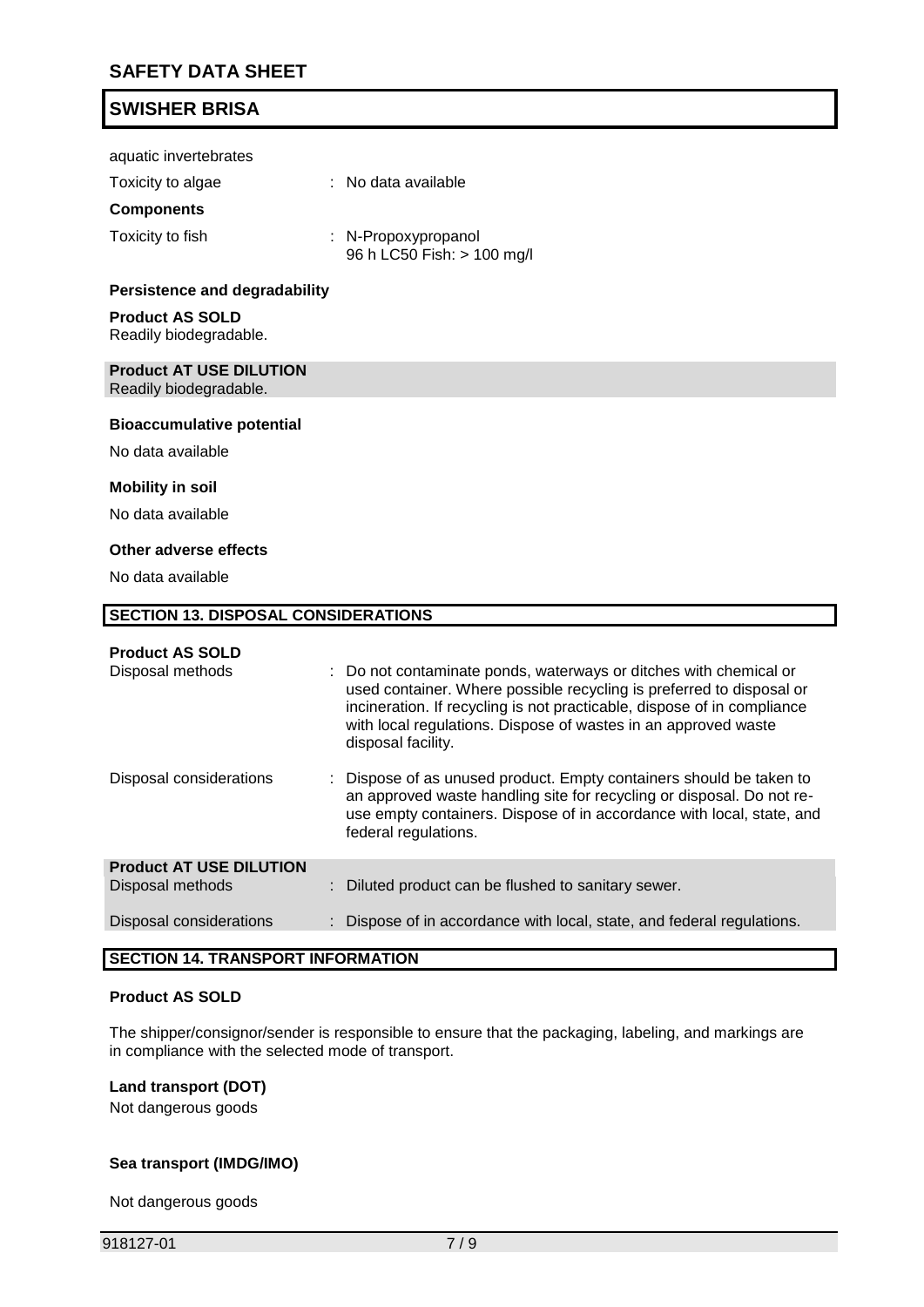#### **SECTION 15. REGULATORY INFORMATION**

#### **Product AS SOLD**

#### **EPCRA - Emergency Planning and Community Right-to-Know**

#### **CERCLA Reportable Quantity**

This material does not contain any components with a CERCLA RQ.

|                      | SARA 304 Extremely Hazardous Substances Reportable Quantity<br>This material does not contain any components with a section 304 EHS RQ. |
|----------------------|-----------------------------------------------------------------------------------------------------------------------------------------|
| SARA 311/312 Hazards | : No SARA Hazards                                                                                                                       |
| <b>SARA 302</b>      | : This material does not contain any components with a section 302<br>EHS TPQ.                                                          |

#### **SARA 313** : This material does not contain any chemical components with known CAS numbers that exceed the threshold (De Minimis) reporting levels established by SARA Title III, Section 313.

#### **California Prop. 65**

This product does not contain any chemicals known to the State of California to cause cancer, birth, or any other reproductive defects.

#### **California Cleaning Product Right to Know Act of 2017 (SB 258)**

This regulation applies to this product.

| l Chemical Name               | CAS-No.       | <b>Function</b>       | List(s)        |
|-------------------------------|---------------|-----------------------|----------------|
| water                         | 7732-18-5     | <b>Diluent</b>        | Not Applicable |
| alcohols, c12-15, ethoxylated | 68131-39-5    | <b>Cleaning Agent</b> | Not Applicable |
| N-Propoxypropanol             | 1569-01-3     | Solvent               | Not Applicable |
| Fragrance ingredient(s)       | Not Available | Fragrance             | Not Applicable |
| Colorant                      | Withheld      | Dye                   | Not Applicable |

\*refer to ecolab.com/sds for electronic links to designated lists

#### **The ingredients of this product are reported in the following inventories:**

#### **United States TSCA Inventory** :

Listed on TSCA

#### **Canadian Domestic Substances List (DSL)** :

This product contains one or several components that are not on the Canadian DSL nor NDSL.

#### **Australia Inventory of Chemical Substances (AICS)** :

not determined

#### **New Zealand. Inventory of Chemical Substances** :

not determined

**Japan. ENCS - Existing and New Chemical Substances Inventory** : not determined

**Korea. Korean Existing Chemicals Inventory (KECI)** : not determined

**Philippines Inventory of Chemicals and Chemical Substances (PICCS)** : not determined